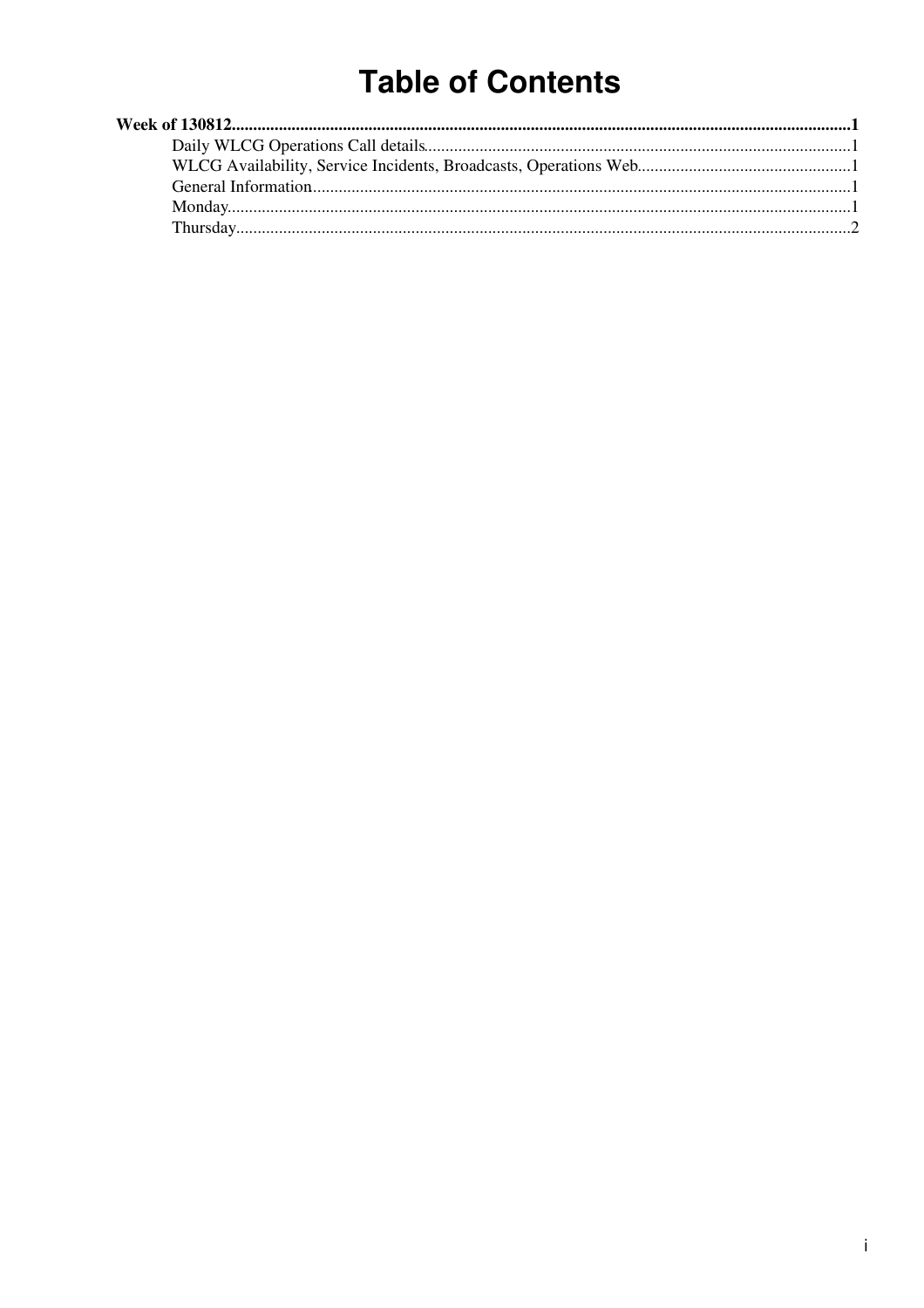## <span id="page-1-0"></span>**Week of 130812**

## <span id="page-1-1"></span>**Daily WLCG Operations Call details**

To join the call, at 15.00 CE(S)T Monday to Friday inclusive (in CERN 513 R-068) do one of the following:

- 1. Dial +41227676000 (Main) and enter access code 0119168, or
- 2. To have the system call you, click [here](https://audioconf.cern.ch/call/0119168) $\Phi$

The scod rota for the next few weeks is at [ScodRota](https://twiki.cern.ch/twiki/bin/view/LCG/ScodRota)

### <span id="page-1-2"></span>**WLCG Availability, Service Incidents, Broadcasts, Operations Web**

| <b>VO Summaries of Site Usability</b> |  |  |  | <b>SIRs</b>                                             | <b>Broadcasts</b>                             | <b>Operations Web</b> |
|---------------------------------------|--|--|--|---------------------------------------------------------|-----------------------------------------------|-----------------------|
|                                       |  |  |  | ALICE ATLAS CMS LHCb <sup>R</sup> WLCG Service Incident | Broadcast archive <sup>r</sup> Operations Web |                       |
|                                       |  |  |  | Reports                                                 |                                               |                       |

#### <span id="page-1-3"></span>**General Information**

|                       | <b>General Information</b> | <b>GGUS Information LHC Machine</b> | <b>Information</b>                        |                                |
|-----------------------|----------------------------|-------------------------------------|-------------------------------------------|--------------------------------|
| <b>CERN IT status</b> | <b>WLCG</b> Baseline       |                                     | WLCG Blogs $\blacksquare$ GgusInformation | Sharepoint site $\mathbb{F}$ - |
| board $\blacksquare$  | Versions                   |                                     |                                           | LHC Page $1\sigma$             |

### <span id="page-1-4"></span>**Monday**

Attendance:

- local: Simone (SCOD), Ivan (WLCG Monitoring), Luca (CERN Databases), Luca (CERN Storage)
- remote: Dimitri (KIT), Sang-Un (KISTI), David (CMS), Michael (BNL), Tiju ([RAL\)](https://twiki.cern.ch/twiki/bin/view/LCG/RAL), Matteo
	- (CNAF), Wei-Jen (ASGC), Onno (NL-T1), Pavol (ATLAS), Rob (OSG), Ulf (NDGF)

Experiments round table:

- ATLAS [reports](https://twiki.cern.ch/twiki/bin/view/Atlas/ADCOperationsDailyReports2013) [\(raw view\)](https://twiki.cern.ch/twiki/bin/view/Atlas/ADCOperationsDailyReports2013?raw=on) •
	- $\blacklozenge$  T<sub>0</sub>
- © CERN-PROD [GGUS:96524](https://ggus.eu/ws/ticket_info.php?ticket=96524) ™ FTS2 channel CERN->ASGC again stuck at 04:00 in the morning on Friday, after some investigation some spurious agent was removed in the afternoon, but it took around 48 hours, until backlog was cleared.
- © CERN EOS GGUS:96519<sup>®</sup> Atlas EOS instance had problems (memory issues), restarted.
- $\triangleleft$  T<sub>1</sub>
- ◊ FZK [\(GGUS:96245](https://ggus.eu/ws/ticket_info.php?ticket=96245) ø) : Transfer problems from/to FZK with different sites affecting a fraction of transfers. Under investigation.
- CMS [reports](https://twiki.cern.ch/twiki/bin/view/CMS/FacOps_WLCGdailyreports) ([raw view\)](https://twiki.cern.ch/twiki/bin/view/CMS/FacOps_WLCGdailyreports?raw=on) •
	- ♦ MC production and rereconstruction continue
	- ♦ [GGUS:96546/INC:356501](https://ggus.eu/ws/ticket_info.php?ticket=96546/INC:356501) <sup>a</sup> CMSEOS files not manifesting in global xrootd redirector, but are visible directly in eoscms.cern.ch -- possibly similar issue on May 30.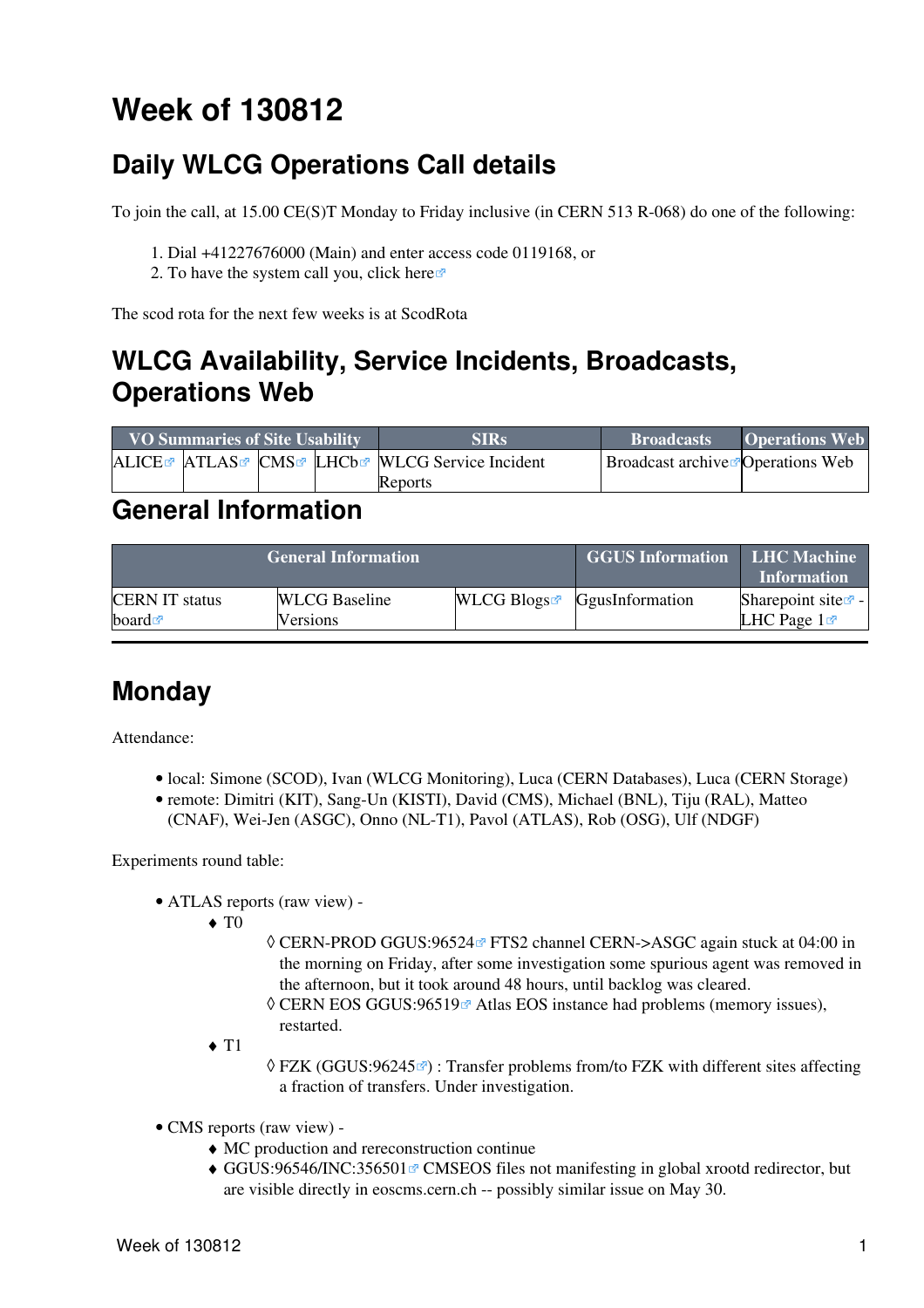#### WLCGDailyMeetingsWeek130812 < LCG < TWiki

◊ Luca: cmsd daemon had a problem in reading a config file after a restart. Fixed.

- $\triangleleft$  GGUS:96504 $\textdegree$  User with possibly expired certificate
- ◆ [GGUS:96482](https://ggus.eu/ws/ticket_info.php?ticket=96482) Transfers from Caltech to T1\_UK\_RAL -- investigation continues.
- ◆ [GGUS:96559](https://ggus.eu/ws/ticket_info.php?ticket=96559) <sup>a</sup> Hammercloud failures reading files at ASGC -- in progress Wei-Jen: ASGC failed HC due to an expired host certificate. A new one has been ◊ requested.

ALICE - •

♦ NTR

- LHCb [reports](https://twiki.cern.ch/twiki/bin/view/LHCb/ProductionOperationsWLCGdailyReports) [\(raw view\)](https://twiki.cern.ch/twiki/bin/view/LHCb/ProductionOperationsWLCGdailyReports?raw=on) •
	- ♦ NTR

Sites / Services round table:

- NL-T1: SARA had one pool node in HW maintenance this morning. Some files were unavailable.
- ASGC: scheduled downtime tonight for 1 day for network hardware upgrade.
- NDGF: problem with SRM during the weekend. 1/2 hour downtime between saturday and sunday

AOB:

### <span id="page-2-0"></span>**Thursday**

Attendance:

- · local: Simone (SCOD), Ivan (WLCG Monitoring), Luca (CERN Databases), Luca (CERN Storage), Alex (CERN Grid Services), Vitor (CERN Grid Services)
- remote: Michael (BNL), WooJin (KIT), David (CMS), John ([RAL\)](https://twiki.cern.ch/twiki/bin/view/LCG/RAL), Jeremy [\(GridPP\)](https://twiki.cern.ch/twiki/bin/view/LCG/GridPP), Rob (OSG), Wei-Jen (ASGC), Ulf (NDGF)

Experiments round table:

- ATLAS [reports](https://twiki.cern.ch/twiki/bin/view/Atlas/ADCOperationsDailyReports2013) [\(raw view\)](https://twiki.cern.ch/twiki/bin/view/Atlas/ADCOperationsDailyReports2013?raw=on) -
- CMS [reports](https://twiki.cern.ch/twiki/bin/view/CMS/FacOps_WLCGdailyreports) ([raw view\)](https://twiki.cern.ch/twiki/bin/view/CMS/FacOps_WLCGdailyreports?raw=on) -
	- ♦ Relatively light activity -- primarily upgrade MC production
	- $\blacklozenge$  No new GGUS tickets -- [GGUS:96482](https://ggus.eu/ws/ticket_info.php?ticket=96482)<sup>®</sup> (Caltech/RAL transfers) waiting for more info, CMS transfer team will follow up.
- ALICE •
	- ♦ NTR
- LHCb [reports](https://twiki.cern.ch/twiki/bin/view/LHCb/ProductionOperationsWLCGdailyReports) [\(raw view\)](https://twiki.cern.ch/twiki/bin/view/LHCb/ProductionOperationsWLCGdailyReports?raw=on) •
	- ♦ Mostly MC productions ongoing, tail of reprocessing and restripping campaign
	- ◆ T<sub>0</sub>:
		- ◊ CERN: NTR
	- $\triangleleft$  T1:

 $\Diamond$  Recovered from network interruptions at [RAL](https://twiki.cern.ch/twiki/bin/view/LCG/RAL) earlier in the week ◊ Local transfer failures at [IN2P3](https://twiki.cern.ch/twiki/bin/view/LCG/IN2P3) and SARA resolved (SRM overloads?)

Sites / Services round table:

• WLCG Monitoring: